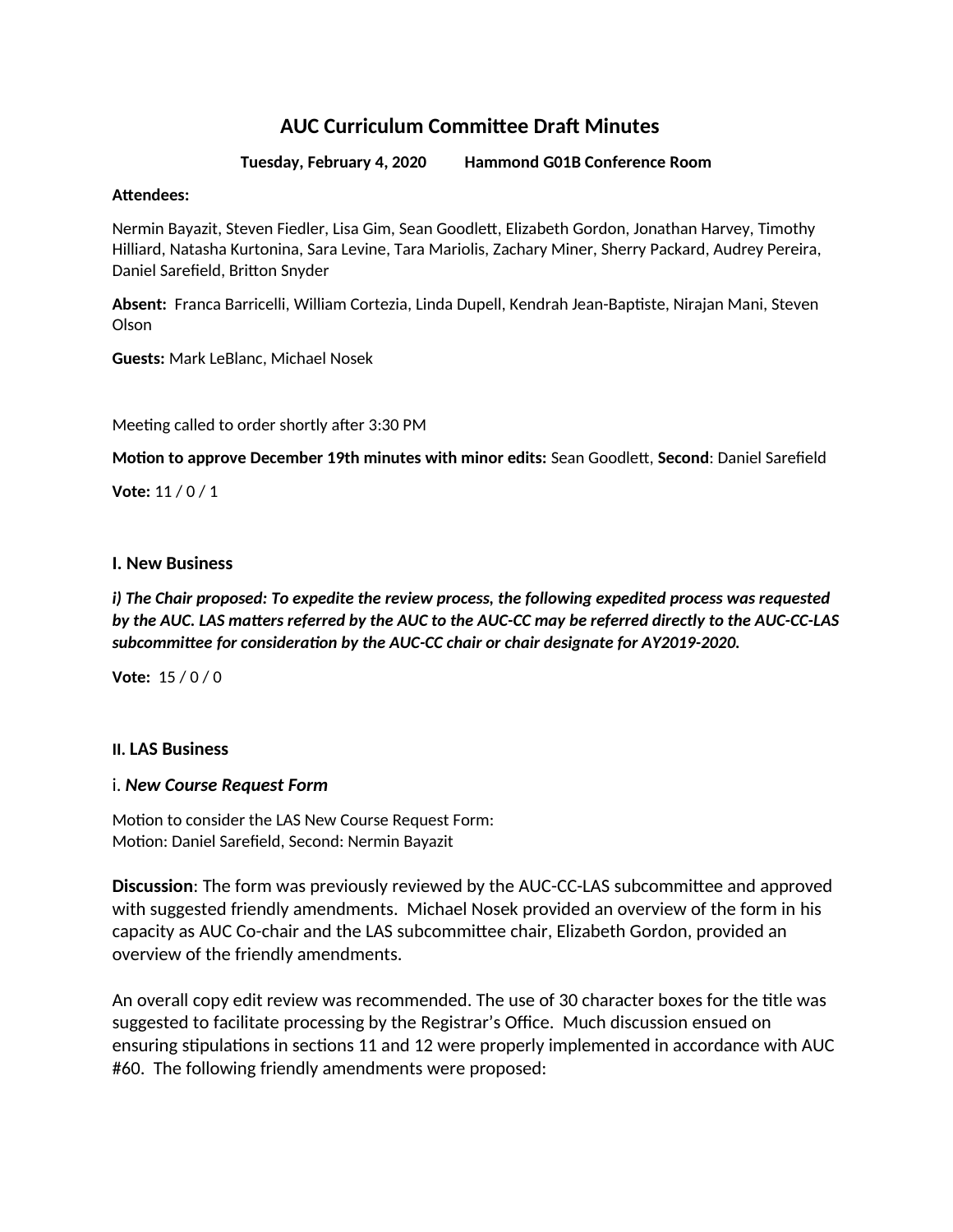## *Friendly Amendments*

*In Section 2, remove "including spaces and punctuation" from parenthetical statement*

 *In Section 5, add "Co-sponsoring Departmental curriculum committee votes will be recorded in Section 15"*

*Consolidate sections 11 and 12 to become one (two-part) question to read as follows:*

*Is this course seeking an LAS designation? ADD YES AND NO BOXES A course may choose option A or B below.*

*A. Is a Foundations for Lifelong Learning Course Designation being requested? Y/N (If yes, check the one that applies and attach the Foundations for Lifelong Learning Form.* 

*B. Is a Liberal Arts and Science Course Designation being requested? Y/N ... If yes, check all that apply and attach the LAS Course Designation form. Note: A course may receive up to two CCTAD designations but can only fulfill one requirement for a student's general education curriculum.*

**Vote to Recommend Approval of LAS: New Course Request Form** (with Friendly Amendments)**:** 15/0/ 0

# ii. **Dual LAS Designation and Major Program of Study (MAJ)**

Motion to consider the Dual LAS Designation and Major Program of Study (MAJ) form Motion: Daniel Sarefield Second: Nermin Bayazit

**Discussion**: The form was previously reviewed by the AUC-CC-LAS subcommittee and approved with suggested friendly amendments. Michael Nosek provided an overview of the form in his capacity as AUC Co-chair and the LAS subcommittee chair, Elizabeth Gordon, provided an overview of the friendly amendments.

Attention was devoted to the objective of section 3a. In particular, the purpose of the additional justification for this requirement, in particular the text "*and why students should be able to count this course for both a LAS requirement and as a requirement within their major program of study".* There was concern raised that this language goes counter to how the new LAS program had been presented to the campus--that the new LAS would allow departments to have up to three courses in the major applied to LAS provided that they meet the LAS learning objectives. This language suggests that use of major courses might only be granted under special circumstances that must be justified.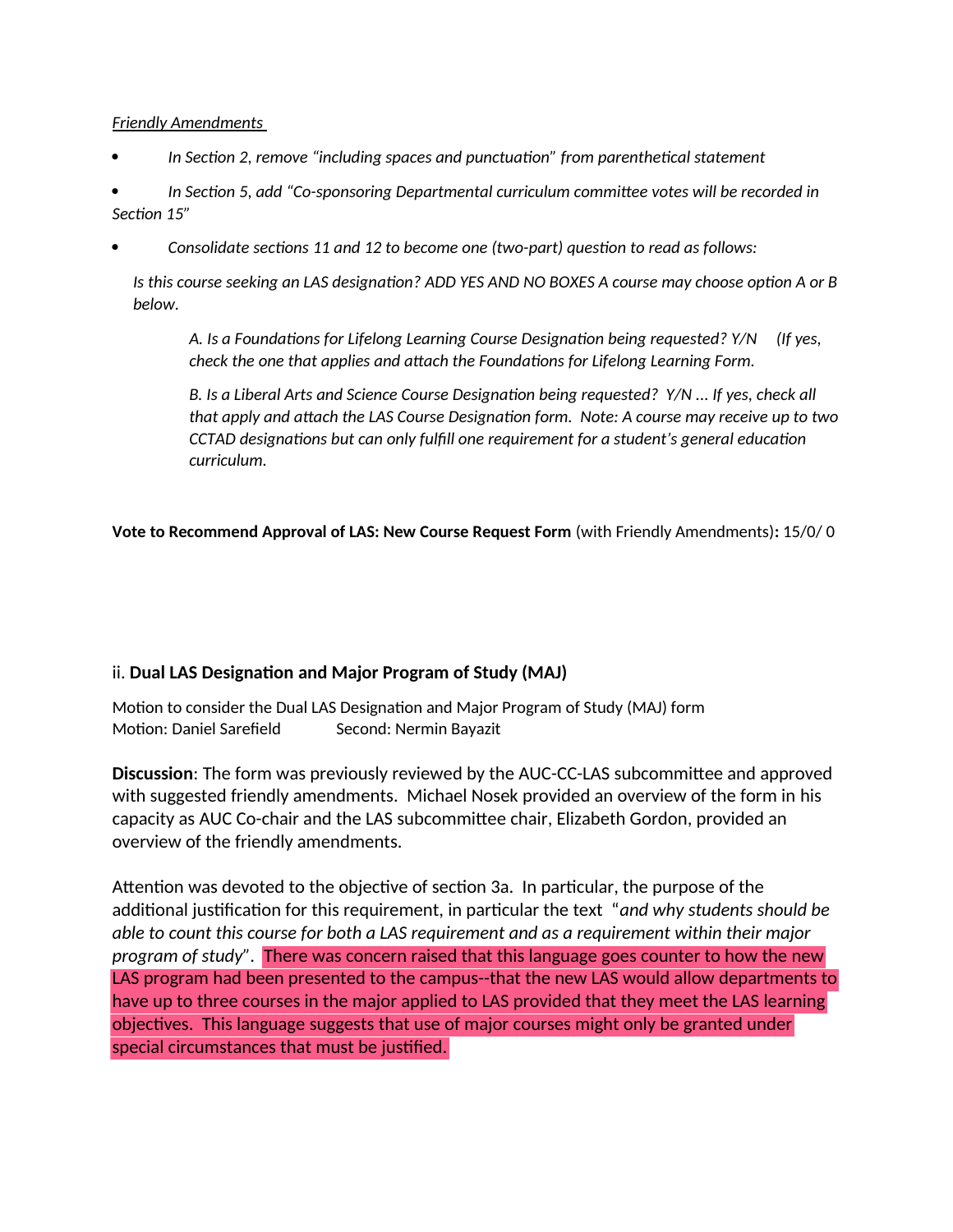Audrey Pereira made a motion to include a friendly amendment to remove the above italicized text, the motion was seconded by Sara Levine. The vote was 5/7/1 and did not carry.

#### *Friendly Amendments*

1. In Section 2: change "above" to "below" in reference to the location of the chart. *2. Remove #4 - AUC does not approve four year plan of study*

**Vote to Recommend Approval of Dual LAS Designation and Major Program of Study (MAJ) form**  (with Friendly Amendments)**:** 13/ 1 / 1

## **iii. LAS Course Designation Form**

Motion to consider the LAS Course Designation form Motion: Elizabeth Gordon, Second: Daniel Sarefield

**Discussion**: The form was previously reviewed by the AUC-CC-LAS subcommittee and approved with suggested friendly amendments. Michael Nosek again provided an overview of the form and Elizabeth Gordon provided an overview of the LAS friendly amendments. Michael explained that the missing hyperlinks are known and will be completed as auxiliary documentation becomes available.

### *Friendly Amendments*

*1. Remove text that appears in bold within brackets (e.g., [to be distributed when completed]) throughout document.*

*2. Change 'information sheet(s)' to 'guidance document(s)' throughout form*

#### *3. In Section 2:*

*Remove the last item in the checklist ('check here if you are seeking AIA), and move language to parentheses above. The parenthetical statement would then read: (If you are seeking designations for one course, you may choose up to 2. If you are seeking only AIA, proceed to # 4. For multiple courses... )*

#### *4. Section 3:*

*Remove descriptions of the skills*

*In parenthesis – change "Please choose 1 or 2" to "Please choose at least one skill; see guidance documents for description."*

### *5. Section 4:*

*Section 4. C to become separate item – change to # 5 (and adjust list #s that follow accordingly). Correspondingly, "#4C" in the heading of the last two columns of the table at the bottom of the page should change to #5.*